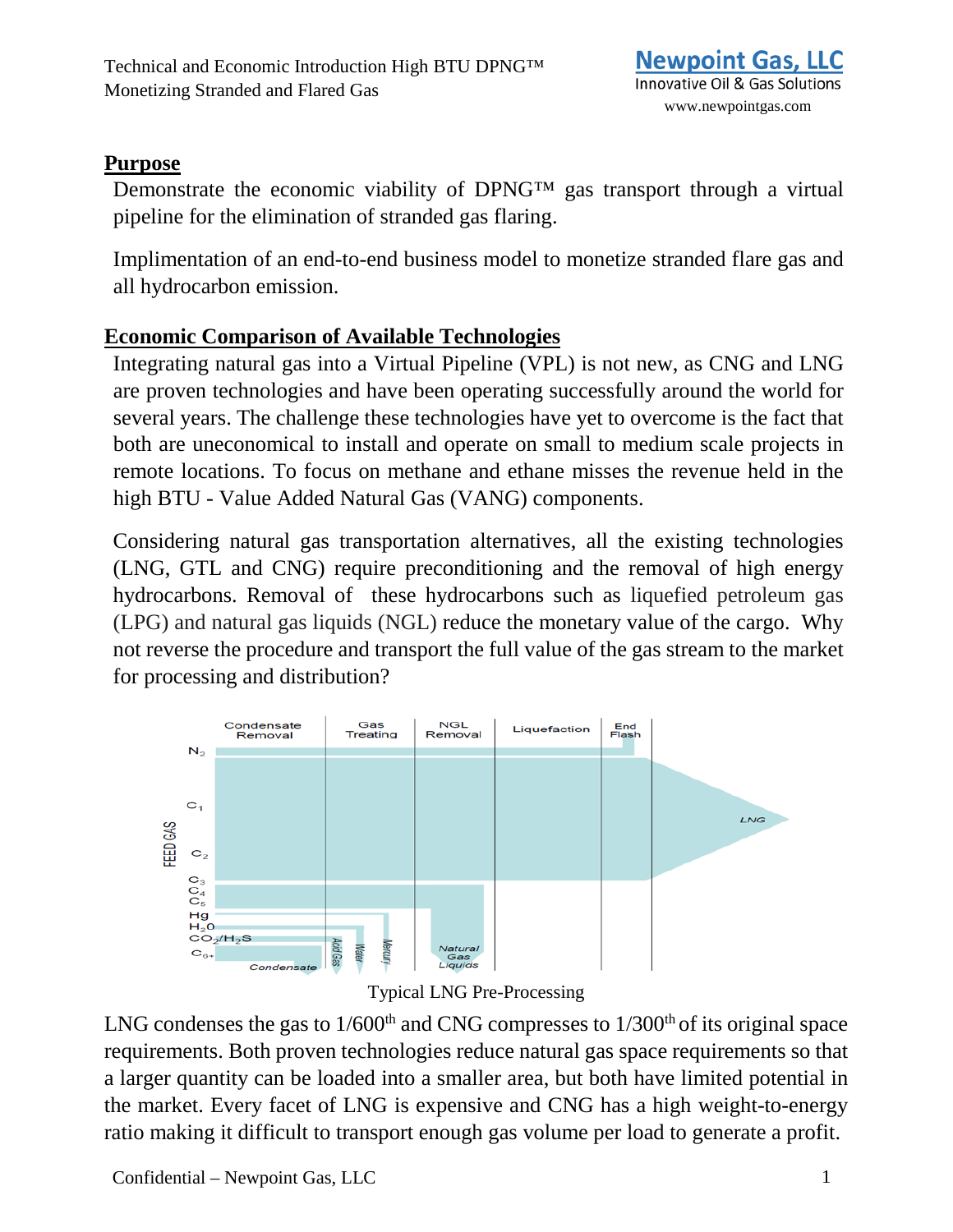#### Technical and Economic Introduction High BTU DPNG™ Monetizing Stranded and Flared Gas



www.newpointgas.com



High BTU-DPNG™

Dense Phase Natural Gas (DPNG) combines the revenue potential of high BTU natural gas with the space efficiencies of CNG. DPNG and single vessel gas transports produce the revenue to monetize flare and stranded gas without the use of a natural gas pipeline.

### **Gas Compression, Dehydration and Loading Hydrocarbons**

The raw gas stream, when required, is to be compressed to approximatly 1270 psig (88 barg) and sent to a Natural Gas Dehydration Unit where the water content of the gas is reduced to 7 lb/MMSCF or less. The dried gas then proceeds through a final stage of compression where it reaches a minimum pressure of 3,100 psig (214 barq) and is loaded into the high-pressure DPNG Transportation Vehicle or Vessel (TVV). Any NGL's that are generated during compression are pumped back into the high-pressure stream and loaded into the TVV. Due to the fact, the hydrocarbons are transported in the single dense phase, all LPG's, NGL's and/or heavy hydrocarbons are "dissolved" into the high-pressure contained in the TVV.

### **Transportation of High Pressure Hydrocarbons**

Several unique technologies exist in marine and over the road transportation of highpressure gas. For marine transport, the analysis included a self-propelled barge, or a standard barge using tugs. The high-pressure storage options for both using a closepacked long pipe design. Options for over the road truck transport the analysis included using 40 ft modules with the vessels constructed from steel, composite/steel hybrid, and light weight composite vessels. Each of these vessels has different advantages and disadvantages. In general, the steel construction offers the lowest capital cost, but the weight is high when compared to other hybrid and composite